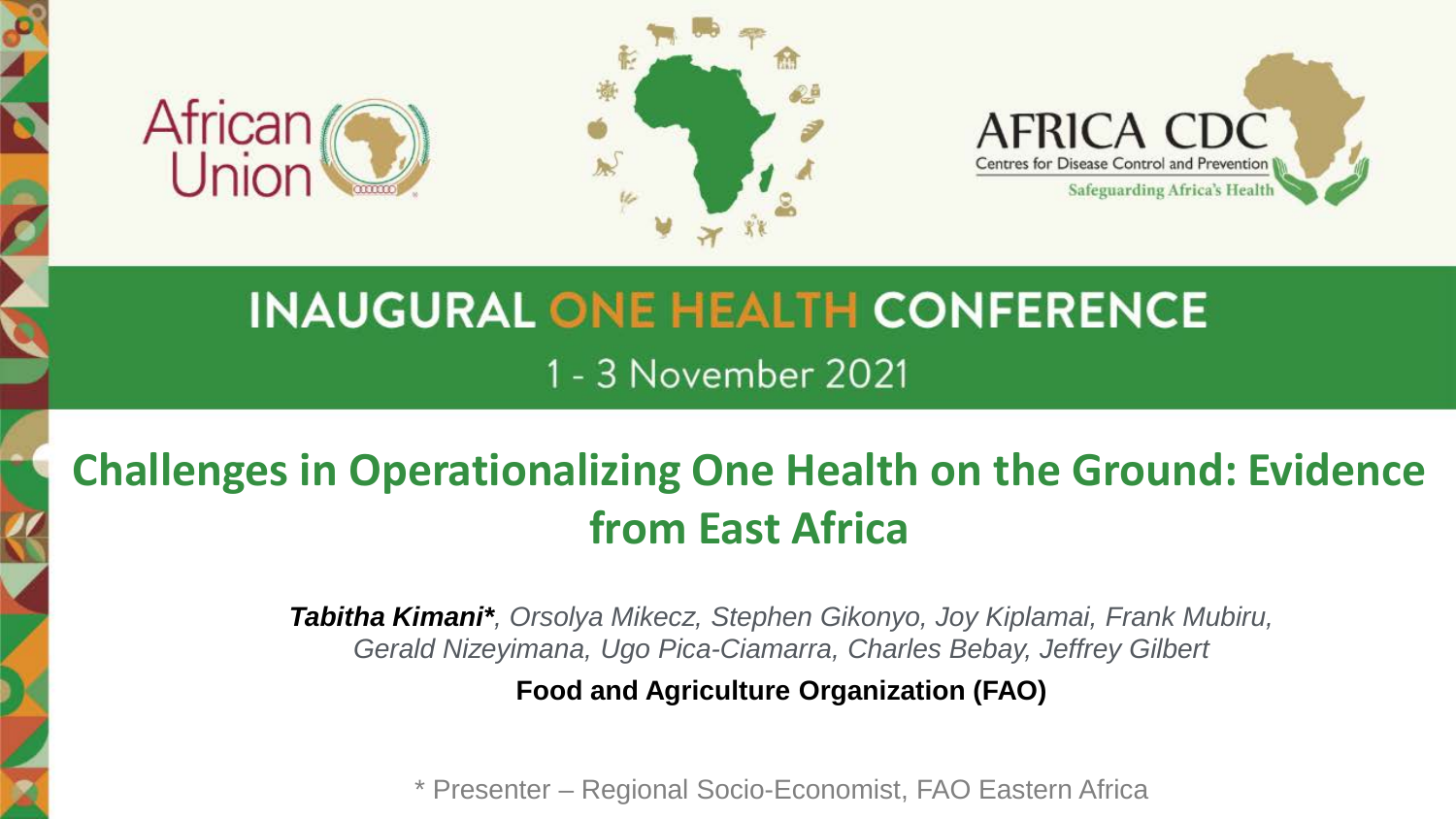# **Transforming livestock in East Africa**

#### **Public health threats along urban livestock value chains**

- Growing demand for livestock products in urban areas
- Rapid transformation of urban and peri-urban livestock value chains
- High density of and novel interaction between animals, humans and wildlife in growing urban areas: public health threats







**Adopting a One Health approach in urban and peri-urban areas is essential for a sustainable transformation of livestock**

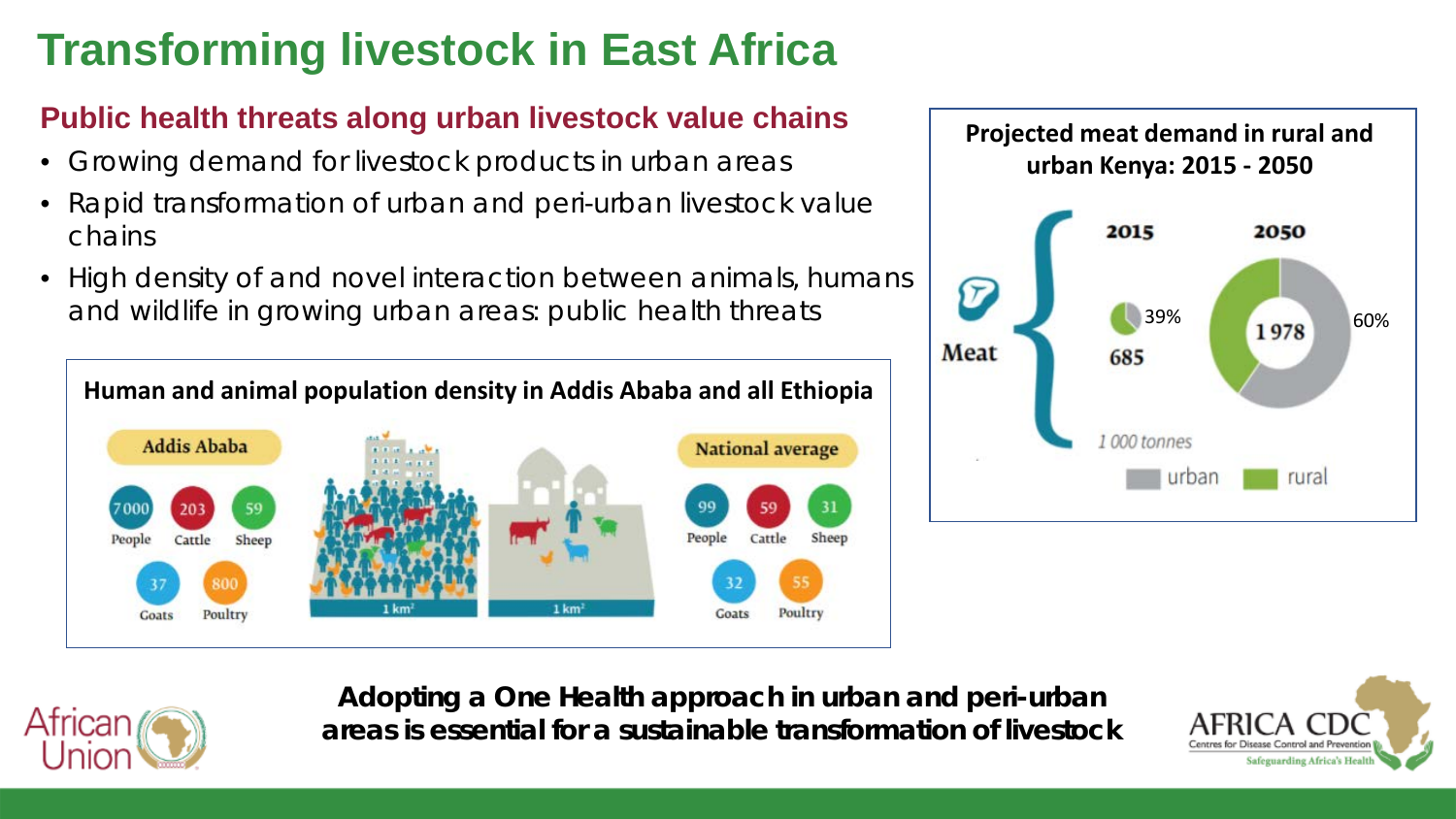## **The One Health approach**

**Key elements for country-wide implementation**



#### **FAO Global Health Security Programme\* – policy-related activities**

- 1. Review of the legal framework in Ethiopia, Kenya and Uganda: does it support One Health?
- 2. Surveys of field animal health officers in 6 urban / periurban districts in Ethiopia, Kenya and Uganda
	- *Knowledge of One Health approach and related policies / legislations*
	- *Incentives / resources to implement One Health related policies and legislation*

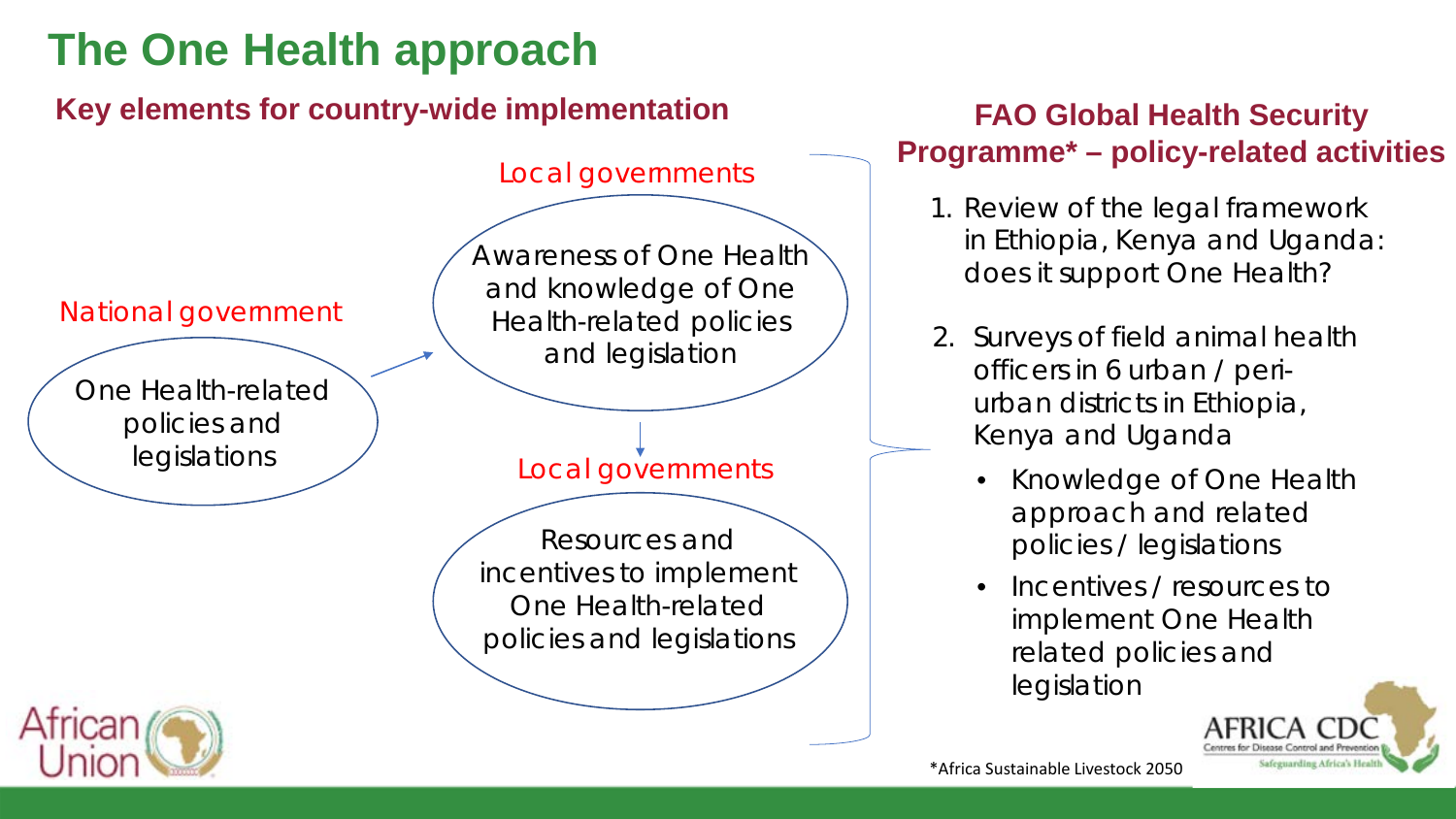## **Results: the legal framework**

#### **The legal framework in Ethiopia, Kenya and Uganda: Does it support the One Health approach?**

- Laws / regulations largely support veterinary public health practices at the different nodes of the livestock value chain
- Laws / regulations do not support / facilitate crosssectoral cooperation

The existing legal framework does not fully support the One Health approach



African

| <b>Examples of One-health related laws in Kenya, Ethiopia and Uganda</b> |                                                                                                                                                                                                                           |
|--------------------------------------------------------------------------|---------------------------------------------------------------------------------------------------------------------------------------------------------------------------------------------------------------------------|
| Laws / Regulations                                                       | Legislated behaviour                                                                                                                                                                                                      |
| Ethiopia:<br>Live Animals Marketing Procl No.<br>819/2014; Art. 12 (3)   | "Any live animal transporter shall have<br>the obligation to transport live animals<br>without mixing those different in breed,<br>sex and age group"                                                                     |
| Kenya:<br>Animal Diseases Act CAP 364 (Revised<br>2012) Section 4 (1)    | "Every person having in his possession<br>an animal infected with a notifiable<br>disease shall  (a) keep such animal<br>tied up;  (b) give notice of that fact to<br>the nearest administrative officer or<br>inspector" |
| Uganda:<br>Animal Disease Rules (Stat. Instr. 38-4),<br>9                | "No meat intended for sale as food for<br>humans shall be conveyed in any<br>vehicle unless the vehicle has been<br>approved in writing by the authority"                                                                 |
|                                                                          |                                                                                                                                                                                                                           |



https://www.fao.org/documents/card/en/c/ca9478en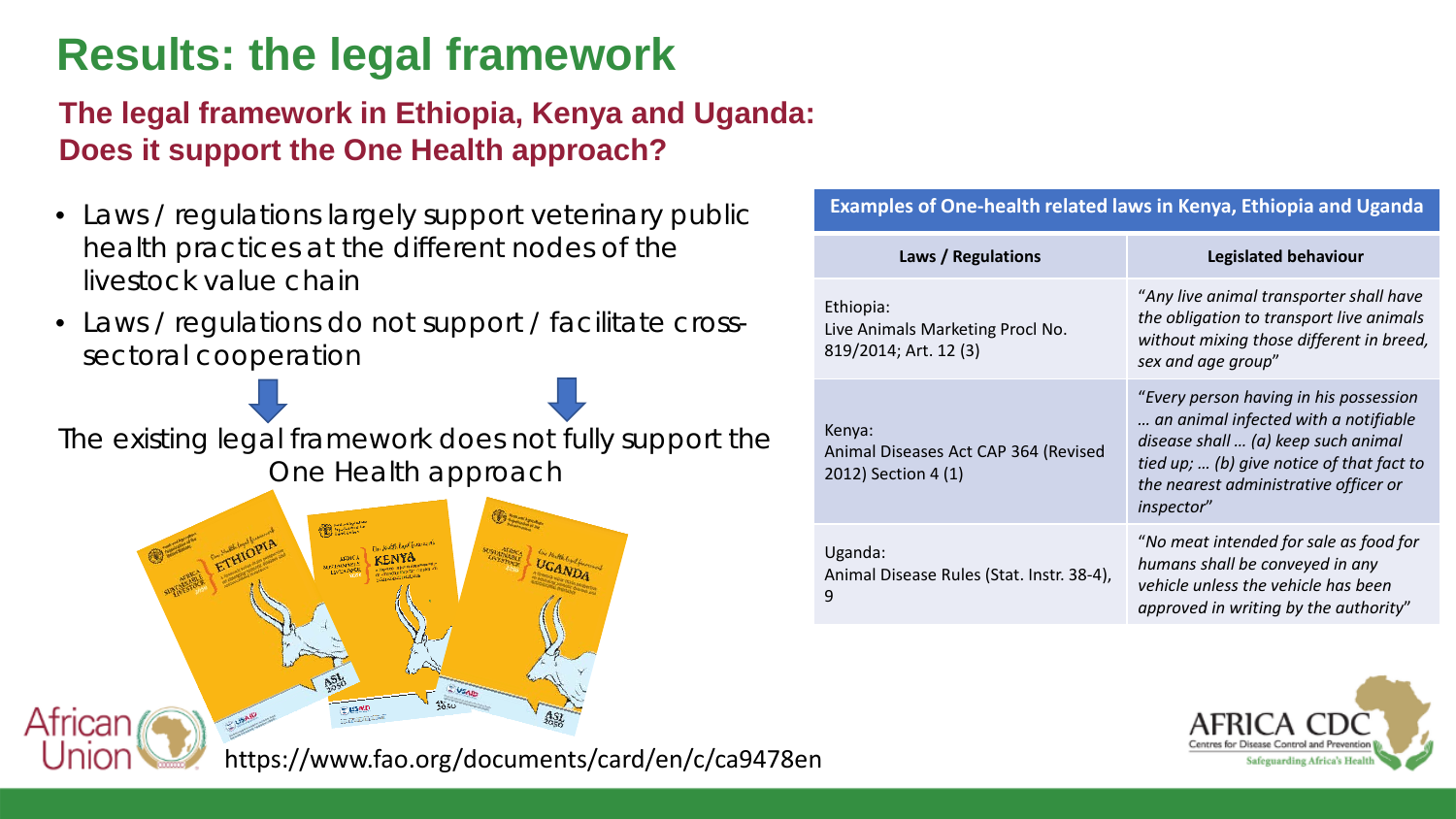## **Results: knowledge of policies / laws and One Health**

#### **Field animal health officers: awareness / knowledge of livestock laws and One Health**



Only 42 percent of field animal health officers have heard of the One Health approach

**Field animal health officers: cooperation with human health and environment officers**



Less than 20% of animal health officers continuously engage with public health and environment officers



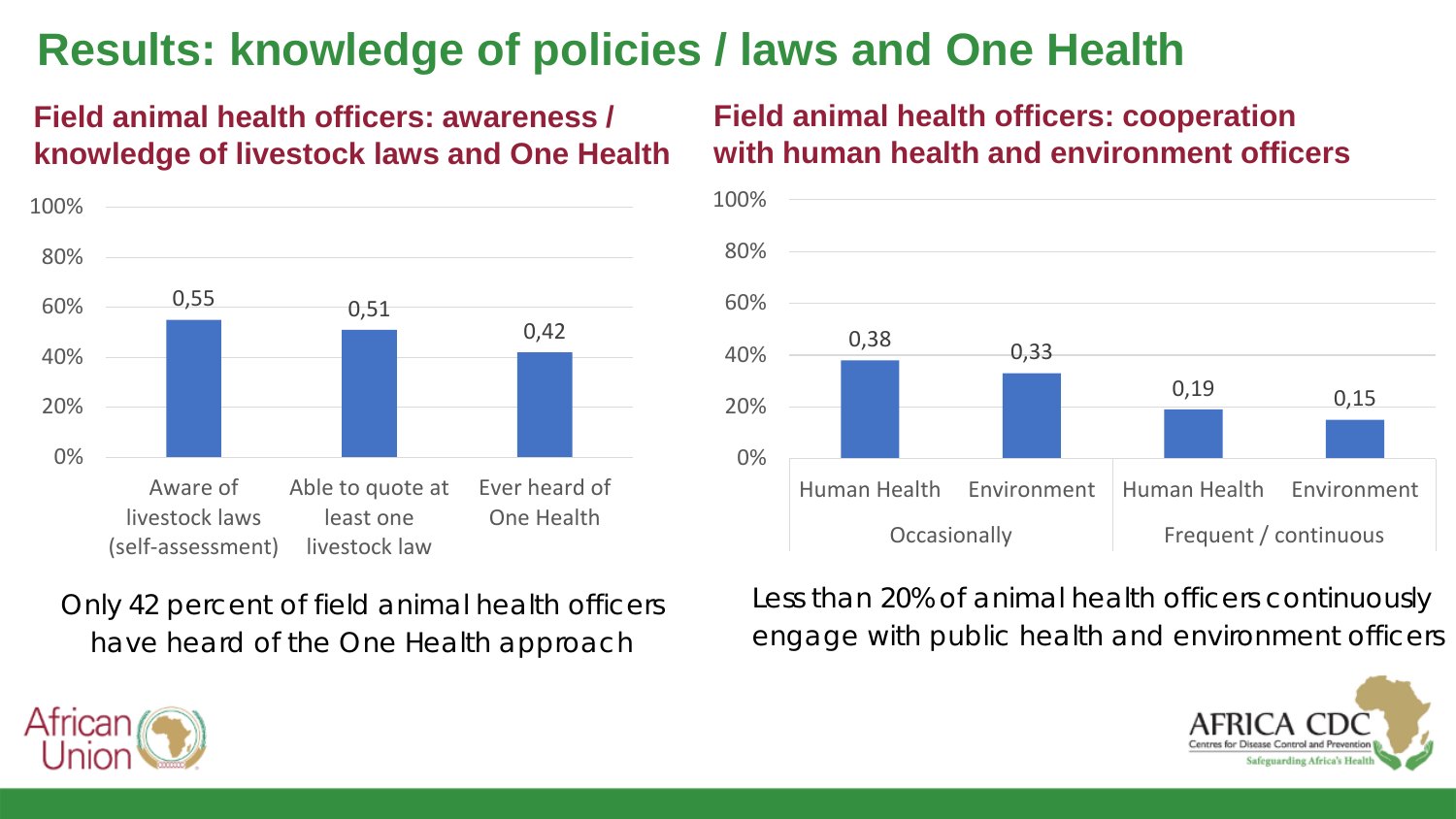### **Results: resources and incentives**

#### **Are frontline animal health officers in a position to implement the One Health approach?**

- **A "typical" frontline animal health officer is responsible for:**
	- primary animal healthcare advisory services, vaccinations, animal disease surveillance, meat inspection; managing county abattoirs, local livestock market inspections .



- **A "typical" frontline animal health officer:**
	- does not get any transport allowance (72% in Ada' and Sululta Districts, Ethiopia)
	- does not get any air time for using his mobile phone (94% in Kiambu and Nairobi Counties, Kenya)
	- does not get any PPE from the government (98% in Mukono and Wakiso Districts, Uganda)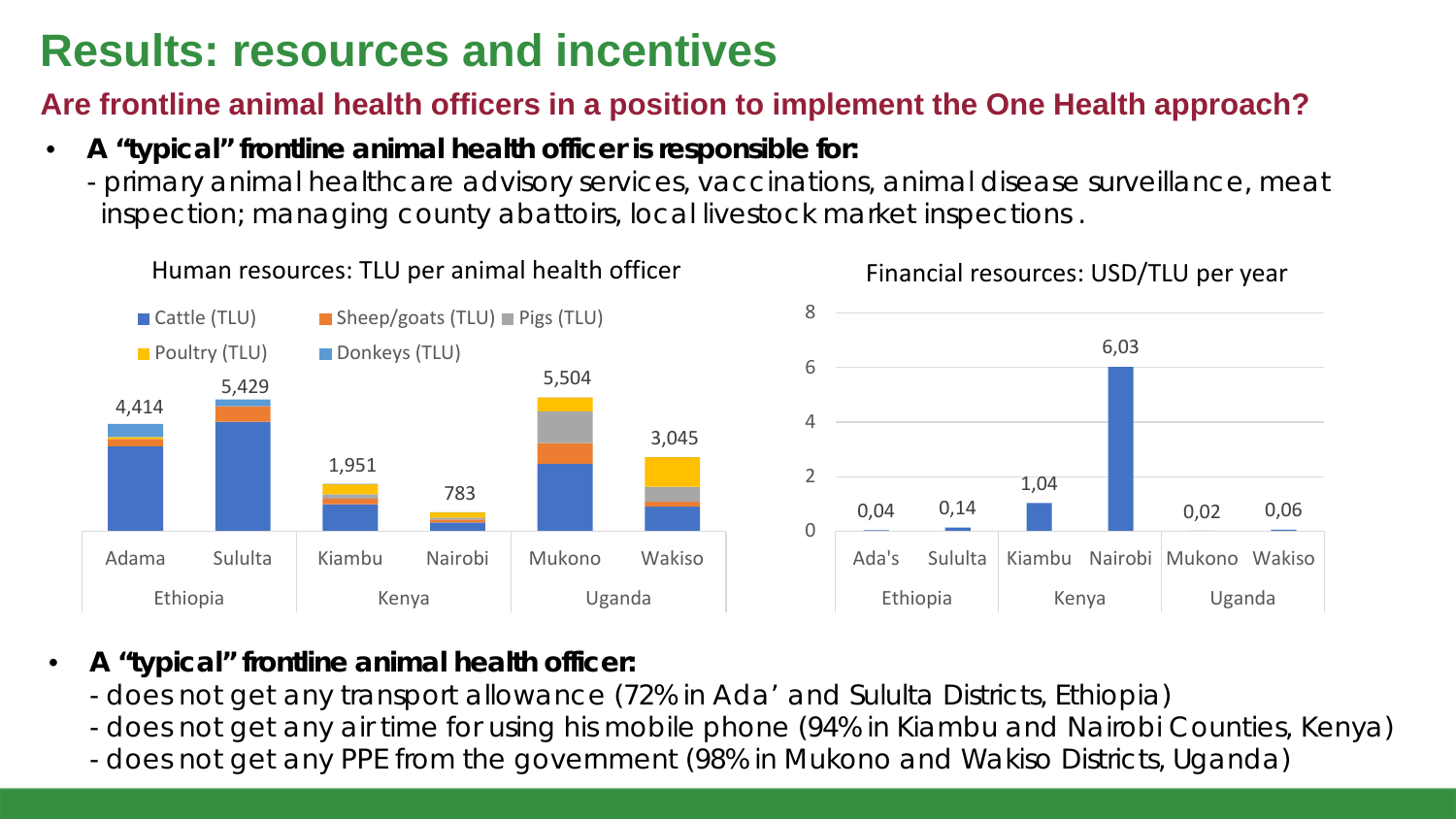#### **Conclusions**

One Health Discussions / Platforms at national level are essential, but operationalizing One Health requires:

- **Improving the legal framework to facilitate / support cross-sector cooperation**
- **Take bold actions at local levels**
	- Ensure frontline animal health officers (as well as environmental and public health officers):
		- o are aware of the One Health approach
		- be informed of One Health related laws and regulations
		- o have sufficient incentives and resources to perform their job on the ground
- **Close the finance gaps at local level**
	- Support policy dialogue between public and private sector actors at local level to co-create and pilot solutions that support One health implementation.
	- The FAO Global Health Security Programme (Africa Sustainable Livestock 2050) is cooperating with the governments of Ethiopia, Kenya and Uganda to co-create scalable solutions for One Health implementation on the ground